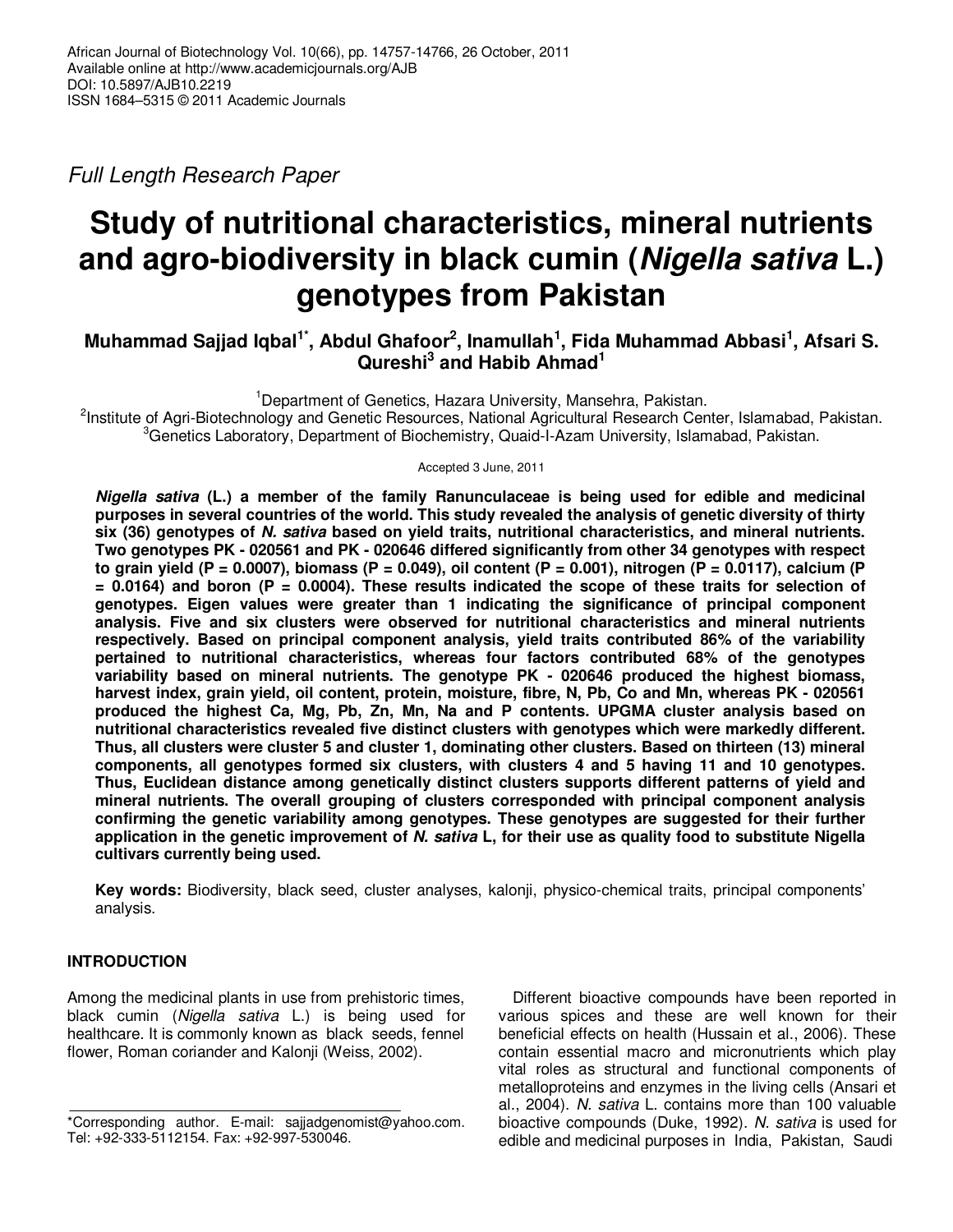Arabia, Syria, Iran, Egypt and many other countries (Fillippo et al., 2002). Its constituents have unique chemical properties and may augment the supply of edible oils (Ramadan and Morsel, 2003; D'Antuono, 2002).

The whole seed or its extract has antitumor (Worthen et al., 1998; Khan et al., 2003), antidiabetic (Fararh et al., 2002; El-Dakhakhny et al., 2002), spasmolytic and bronchodilator (Boskabady et al., 2004), anti-inflammatory (Hajhashemi et al., 2004), antibacterial (Mashhadian and Rakhshandeh, 2005), galactogogue, antioxidant (Brutis and Bucar, 2000; Kanter et al., 2003) and insect repellent (Fisher, 2002) properties. It is also used as seasoning and flavoring supplement of food, bread, pickles and especially bakery products (Ramadan and Morsel, 2002). In spite of its several applications, its productivity is low mainly due to the application of low yielding genotypes, poor crop management practices, high weed incidence, disease, insect damage, inadequate planting density, and lack of nutritional processing techniques. Chemical studies on N. sativa L. have been reported at species level, whereas investigation on nutritional and mineral constituents at intra-specific level is scarce in literature (Palevitch, 2004). In this study, we analyzed thirty four (34) genotypes of N. sativa L. in comparison with two check genotypes (PK - 020561 and PK - 020646) for genetic diversity based yield traits, mass of nutritional and mineral constituents, so as to identify source material for crop improvement program for their potential applications in health and food sectors.

# **MATERIALS AND METHODS**

# **Agro-botanical traits**

Thirty six (36) genotypes of N. sativa L. including two genotypes (PK - 020663, PK - 020783) as checks were evaluated under field conditions for three consecutive years at Plant Genetic Resources Program, Institute of Agri-Biotechnology and Genetic Resources, National Agricultural Research Center, Islamabad, Pakistan (33.40°N and 73.07°E; 540 m). The sowing in each year was conducted in the last week of November and the crop was harvested at the end of April. Data for grain yield, biomass and harvest index (a ratio between grain yield and biomass and expressed in percent) were recorded by sampling 30 plants at random from each genotype in triplicates.

# **Nutritional characteristics**

Nutritional characteristics were analyzed in the Norwegian Accreditation ISO certified 17025 Lab, at Grain Quality Testing Laboratory, National Agricultural Research Center, Islamabad. The reagents and solvents used in this study were of the highest purity and HPLC grade (Sigma Chemical Company, St. Louis, MO, USA). Oil, protein, nitrogen, carbohydrates, ash, moisture and fiber contents were studied following the standard methods of AOAC (2005). Oil percentage was estimated by NMR and calibrated both at point one and point two by comparing with mustard oil standards. Moisture content was determined by oven drying 2 g test sample at 102°C; ash content by igniting 5 g test sample in a muffle furnace at

550°C, until light gray ash resulted and crude fibre by acid-base reflux method. For protein determination,  $N_2$  content were multiplied by 6.25 using modified semi micro-Kjeldahl method, by using cupric sulphate kjeltabs instead of mercuric oxide (Searle, 1974; Lynch et al., 1997). The apparatus used was Kjel Auto Model DTP - 3 (Mitamura Riken Kogyo Inc. Tokyo, Japan).

Conditions of the equipment standardized for N. sativa L. included protein factor 6.250, blank 0.000, factor 0.900, normality 0.100, heater 60%, distillation 240 (S), NaOH 4 (S), and  $H_2O_2$  (S). Oil contents (fat) were determined by Soxtec system HT 1043 extraction unit (Tecator, made in Sweden), following extraction with three solvent systems [(n-Hexane, chloroform: methanol (2:1) (Ramadan and Morsel, 2003)] and chloroform : methanol (1:3) for 2 h each. One gram (1 g) seed samples were grinded with the help of pestle and mortar, then wrapped in a tissue paper and placed inside thimbles. Boiling was performed for the first 45 min and then samples were rinsed for 45 min. Oil was extracted in beakers and placed in desiccators for evaporation of extra solvent. The experiments were repeated three times to minimize error. Results were presented as mean ± standard error.

#### **Mineral nutrients**

For quantification of mineral nutrients, sample solutions were prepared following the standard procedure recommended by the Royal Committee of Experts for the digestion of plant materials (SCA, 1987). Salt standards and reagent blanks were prepared to calibrate and check the reliability of analytical methods. Moreover, standards were repeated after every batch of 36 samples during operation to minimize error. Seed sample of 0.50 g was crushed, grinded and powdered in a mortar and pestle and added into 50 ml conical flask. Digestion was performed in the presence of nitricperchloric acid mixture (HNO<sub>3</sub>:HClO<sub>4</sub> at 2:1 ratio). Digest was stored in sterilized bottles and used for the determination of Fe, Cu, Zn, Mg, Co, and Mn, on flame atomic absorption spectroscopy (Varian AA240 FS Fast sequential atomic absorption spectrophotometer) following specific instrumental conditions as described earlier (Wright and Stuczynski, 1996).

Wavelength and particular flame type were as follows: Fe (248.3, air), Ca (422.7, N<sub>2</sub>O), Cu (324.7, air), Mg (285.2, air), Pb (217.0, air), Zn (213.0, air), Co (240.7, air), Mn (279.5, air) and Na (589.0, air). Due to the instrumental sensitivity, the flame position was also changed to detect the particular element (nutrient) even at the lowest concentration. The phosphorus (P) was determined by adding ammonium vanadate (2.5 g), ammonium molybdate (45 g) and  $HNO<sub>3</sub>$ , (500 ml), by developing vanadomolybdo-phosphoric acid yellow color (Cottenie, 1980), and K by emission spectroscopy (Wright and Stuczynski, 1996).

# **Dry ashing**

Seeds were dry-ashed for boron determination (Gaines and Mitchell, 1979) and B concentrations were determined colorimetrically using azomethine - H method (Bingham, 1982).

#### **Statistical analysis**

The data were analyzed for mean, variance, coefficient of variability, principal component analysis and correlation using computer software MS Excel and numerical taxonomic techniques following the methods of cluster and principal component analyses (Sneath and Sokal, 1973) with the help of computer software 'Statistica' version 6.0 and 'SPSS' version 10.01 for windows XP Professional. For cluster analysis, a dendrogram was constructed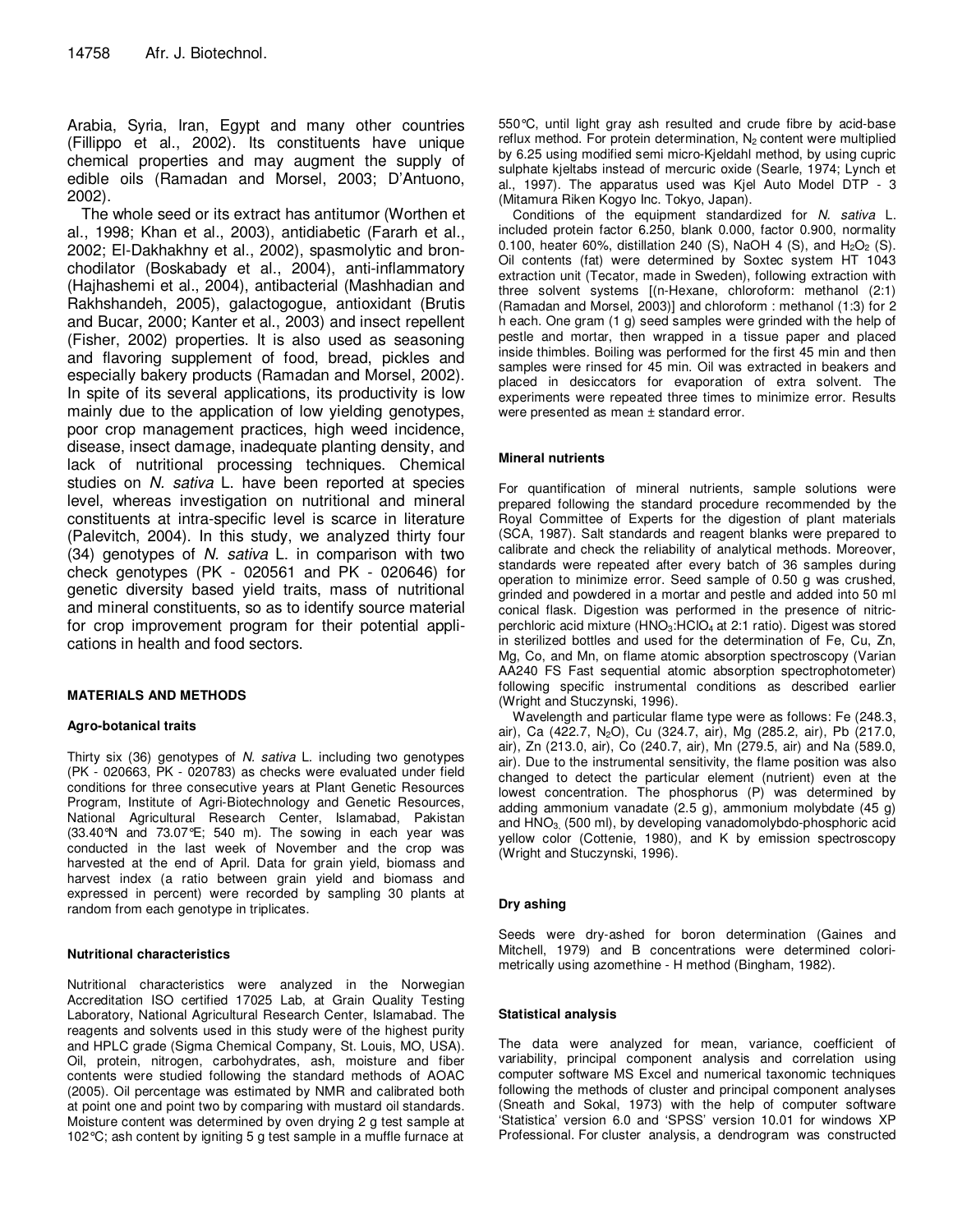| <b>Trait</b>                       | Unit                  | Mean ± SE        | <b>RSD</b> | Range           | <b>CV</b> | Check - 1*       | Check-2**        |              |
|------------------------------------|-----------------------|------------------|------------|-----------------|-----------|------------------|------------------|--------------|
| <b>Agro-botanical traits</b>       |                       |                  |            |                 |           |                  |                  |              |
| Grain yield                        | (g)                   | $5.75 \pm 0.44$  | 2.67       | $1.47 - 11.24$  | 46.42     | $9.53 \pm 0.55$  | $11.06 \pm 0.26$ | a            |
| <b>Biomass</b>                     | (g)                   | $23.98 \pm 1.49$ | 8.96       | $7.96 - 46.34$  | 37.37     | $12.40 \pm 3.74$ | $16.54 \pm 3.45$ | b            |
| Harvest Index                      | (% )                  | $24.52 \pm 0.83$ | 4.97       | $13.28 - 31.33$ | 20.26     | $19.68 \pm 4.44$ | $21.13 \pm 4.94$ | c            |
| <b>Nutritional characteristics</b> |                       |                  |            |                 |           |                  |                  |              |
| Oil contents                       | (% )                  | $31.16 \pm 0.23$ | 1.37       | $28.40 - 34.33$ | 4.38      | $31.39 \pm 0.16$ | $33.95 \pm 3.06$ |              |
| Protein                            | (% )                  | $22.10 \pm 0.25$ | 1.53       | $19.21 - 26.28$ | 6.91      | $21.05 \pm 4.32$ | $21.75 \pm 4.16$ |              |
| Carbohydrates                      | (%)                   | $25.47 \pm 0.62$ | 3.70       | $14.71 - 30.80$ | 14.52     | $27.15 \pm 3.25$ | $28.02 \pm 4.51$ |              |
| Ash                                | (% )                  | $5.07 \pm 0.07$  | 0.44       | $3.52 - 6.06$   | 8.67      | $5.52 \pm 0.37$  | $5.77 \pm 0.68$  |              |
| Moisture                           | (%)                   | $5.89 \pm 0.05$  | 0.30       | $5.42 - 6.74$   | 5.10      | $5.79 \pm 0.23$  | $6.01 \pm 0.24$  |              |
| Fiber                              | (%)                   | $10.52 \pm 0.39$ | 2.34       | $6.03 - 15.08$  | 22.24     | $8.88 \pm 0.63$  | $8.57 \pm 0.36$  |              |
| Hexane                             | (%)                   | $25.92 \pm 0.79$ | 4.75       | $18 - 35$       | 18.34     | $26 \pm 1.32$    | $18 \pm 2.31$    | d            |
| C:M(2:1)                           | (% )                  | $31.72 \pm 0.68$ | 4.06       | $22 - 37$       | 12.80     | $30 \pm 1.36$    | $35 \pm 1.13$    |              |
| C:M(1:3)                           | (% )                  | $27.00 \pm 0.66$ | 3.94       | $18 - 34$       | 14.57     | $19 \pm 2.21$    | $26 \pm 1.99$    | e            |
| <b>Mineral nutrients</b>           |                       |                  |            |                 |           |                  |                  |              |
| Nitrogen (N)                       | (% )                  | $3.57 \pm 0.09$  | 8.96       | $1.67 - 5.56$   | 15.83     | $3.94 \pm 0.01$  | $3.54 \pm 0.08$  | $\mathbf{f}$ |
| Iron (Fe)                          | $mg$ kg <sup>-1</sup> | $0.26 \pm 0.02$  | 4.11       | $0.10 - 0.74$   | 39.51     | $0.27 \pm 0.35$  | $0.22 \pm 0.14$  |              |
| Calcium (Ca)                       | $mg kg^{-1}$          | $9.13 \pm 0.16$  | 9.86       | $7.38 - 10.83$  | 10.39     | $8.11 \pm 0.14$  | $9.03 \pm 0.25$  | g            |
| Copper (Cu)                        | $mg kg^{-1}$          | $0.03 \pm 0.00$  | 0.05       | $0.02 - 0.03$   | 14.77     | $0.02 \pm 0.62$  | $0.03 \pm 0.31$  |              |
| Magnesium (Mg)                     | $mg kg^{-1}$          | $10.20 \pm 0.09$ | 2.66       | $9.40 - 11.56$  | 5.11      | $9.46 \pm 0.55$  | $10.01 \pm 0.16$ |              |
| Lead (Pb)                          | $mg kg^{-1}$          | $0.06 \pm 0.00$  | 0.58       | $0.02 - 0.09$   | 31.38     | $0.08 \pm 0.12$  | $0.02 \pm 0.75$  |              |
| Zinc(Zn)                           | $mg kg^{-1}$          | $0.05 \pm 0.00$  | 0.57       | $0.01 - 0.09$   | 34.51     | $0.04 \pm 0.07$  | $0.04 \pm 0.23$  |              |
| Cobalt (Co)                        | $mg kg^{-1}$          | $0.03 \pm 0.00$  | 0.61       | $0.00 - 0.06$   | 45.68     | $0.04 \pm 0.65$  | $0.02 \pm 0.11$  |              |
| Manganese (Mn)                     | $mg kg^{-1}$          | $0.05\pm0.00$    | 0.31       | $0.03 - 0.07$   | 25.49     | $0.05 \pm 0.54$  | $0.06 \pm 0.06$  |              |
| Sodium (Na)                        | $mg kg^{-1}$          | $0.35 \pm 0.02$  | 4.70       | $0.17 - 0.68$   | 36.64     | $0.32 \pm 0.09$  | $0.33 \pm 0.14$  |              |
| Phosphorus (P)                     | (% )                  | $0.57 \pm 0.01$  | 0.19       | $0.50 - 0.66$   | 5.83      | $0.51 \pm 0.15$  | $0.50 \pm 0.08$  |              |
| Boron (B)                          | $mg kg^{-1}$          | $23.68 \pm 0.99$ | 150.47     | $12.78 - 39.58$ | 25.21     | $26.09 \pm 0.14$ | $30.88 \pm 0.30$ | h            |
| Potassium (K)                      | (%)                   | $0.83 \pm 0.01$  | 0.85       | $0.63 - 0.99$   | 10.14     | $0.77 \pm 0.14$  | $0.75 \pm 0.21$  |              |

Table 1. Descriptive statistics for agro-botanical traits, nutritional characteristics and mineral nutrients in N. sativa L. germplasm consisted of 36 genotypes.

Agro-botanical traits were average of 30 samples over three years. Nutritional characteristics and mineral nutrients data were averages of triplicate determinations. SE- standard error, RSD-relative standard deviation and CV- coefficient of variability. Symbol (g) represent gram and (%) percentage. \*Check - 1 (PK - 020663), \*\*Check - 2 (PK - 020783). Probability (P) values for a, b, c, d, e, f, g and h are 0.007, 0.049, 0.169, 0.024, 0.006, 0.011, 0.016 and 0.0004, respectively.

by using the un-weighted group method with arithmetic average (UPGMA) means of each character were standardized prior to analysis to avoid the effect of scale difference.

# **RESULTS**

# **Evaluation for agro-botanical traits, nutritional characteristics and mineral nutrients**

Summary of statistical analysis for agro-botanical traits (grain yield/plant, biomass/ plant, and harvest index), nutritional characteristics (oil, protein, carbohydrates, ash, moisture and fiber contents) and mineral nutrients (Fe, Ca, Cu, Mg, Pb, Zn, Co, Mn, Na, P, B, K and N) is presented in Table 1. Though, harvest index was nonsignificantly different, check 1 and check 2 differed significantly with respect to grain yield  $(P = 0.0007)$ , biomass (P =  $0.049$ ), oil content (P <  $0.001$ ), oil extracted with hexane  $(P = 0.024)$ , or chloroform and methanol  $(1:3)$  (P = 0.0065) respectively. Among mineral nutrients, all genotypes different significantly with respect to nitrogen (P =  $0.0117$ ), calcium (P =  $0.0164$ ), and boron (P = 0.0004). All other agrobotanical traits, nutritional factors and mineral nutrients (Table 1) did not differ significantly. Variance was high for carbohydrates, fibre and boron, whereas for other nutritional characteristics and mineral nutrients low variation was observed. Mineral nutrients showed quantitative differences: Mg and Ca, being the highest as compared to other nutrients. Among other mineral nutrients, Fe, Na, P, N, B and K, were high in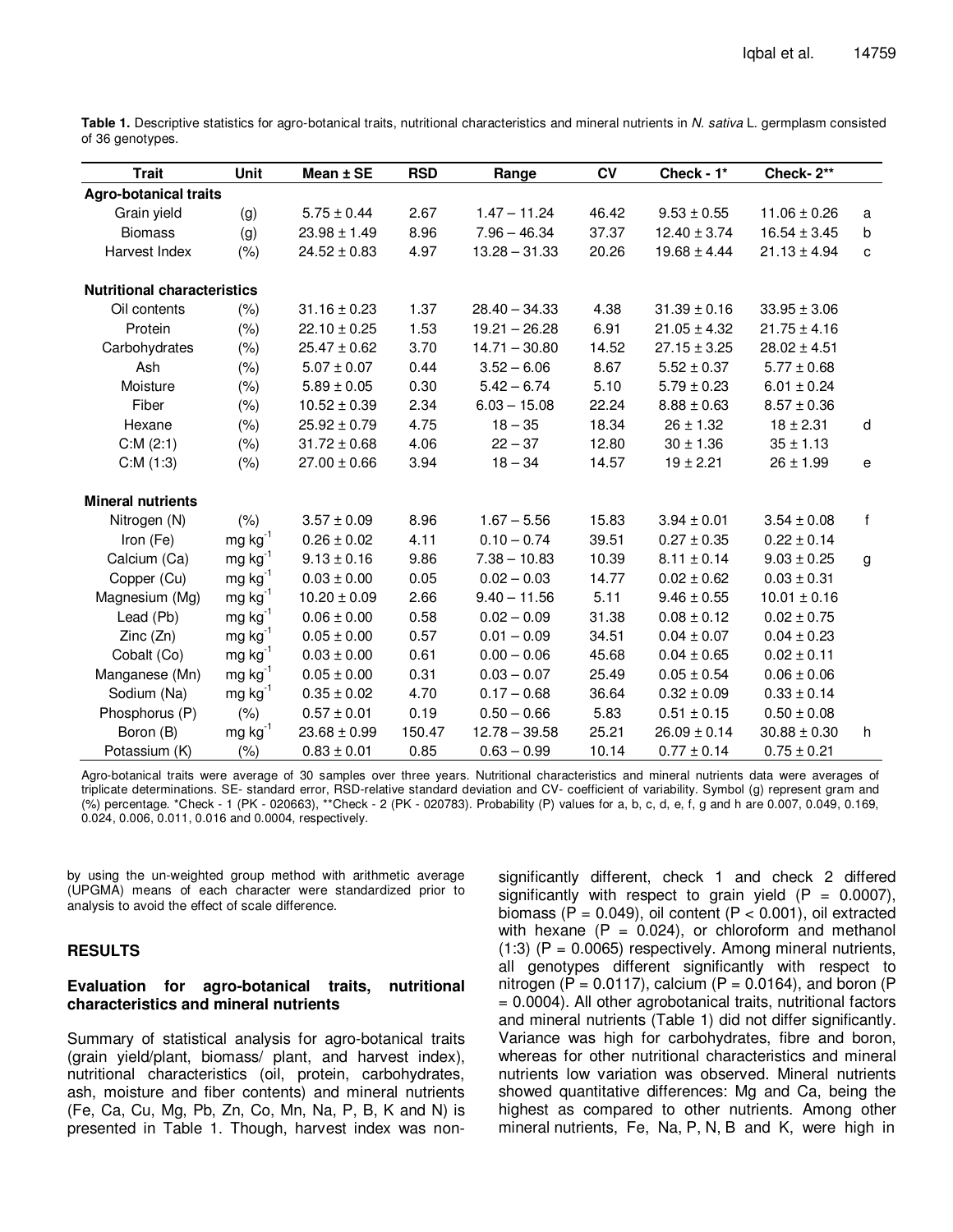| Trait                              | Grain yield | Oil content | Protein                      |
|------------------------------------|-------------|-------------|------------------------------|
| <b>Agro-botanical plant traits</b> |             |             |                              |
| Biomass / plant                    | $0.89**$    | 0.03        | 0.10                         |
| Harvest Index (%)                  | $0.62**$    | 0.26        | 0.03                         |
|                                    |             |             |                              |
| <b>Nutritional characteristics</b> |             |             |                              |
| Oil content                        | 0.20        |             | $-0.30$                      |
| Protein                            | 0.08        | $-0.30*$    | $\qquad \qquad \blacksquare$ |
| Carbohydrates                      | $-0.23$     | $-0.47**$   | $-0.37*$                     |
| Ash                                | $-0.23$     | 0.10        | 0.15                         |
| Moisture                           | $0.49**$    | $-0.06$     | $0.57**$                     |
| Fiber                              | $0.36*$     | $0.45**$    | $-0.05$                      |
|                                    |             |             |                              |
| <b>Mineral nutrients</b>           |             |             |                              |
| Nitrogen (N)                       | 0.06        | $-0.08$     | $0.44***$                    |
| Iron (Fe)                          | $-0.06$     | $0.35*$     | $-0.25$                      |
| Calcium (Ca)                       | 0.20        | $-0.24$     | $-0.11$                      |
| Cupper (Cu)                        | 0.10        | 0.07        | $-0.11$                      |
| Magnesium (Mg)                     | 0.19        | 0.08        | $-0.34*$                     |
| Lead (Pb)                          | 0.12        | $0.30*$     | $-0.14$                      |
| Zinc(Zn)                           | 0.11        | $-0.30*$    | 0.16                         |
| Cobalt (Co)                        | $-0.01$     | $0.32*$     | $-0.04$                      |
| Manganese (Mn)                     | $-0.04$     | $-0.17$     | 0.23                         |
| Sodium (Na)                        | 0.04        | $-036*$     | 0.03                         |
| Phosphorus (P)                     | $-0.32*$    | $-0.50**$   | $-0.16$                      |
| Boron (B)                          | 0.15        | $0.64**$    | $-0.44**$                    |
| Potassium (K)                      | $-0.07$     | $-0.34*$    | $-0.13$                      |

**Table 2.** Correlation of grain yield, oil contents and protein with other agro-botanical traits, nutritional characteristics and mineral nutrients in N. sativa L. germplasm.

\*, \*\* Significant at 0.05 and 0.01% probability.

quantity, whereas micronutrients Cu, Pb, Zn, Co, and Mn, were the lowest.

Variation observed among the genotypes could be exploited through simple selection as CV, for most of the characteristics were in appropriate range and indicated high acceptance of results reported in this study. Low variance for both the checks for most of the characters indicated negligible environmental influence and confirmed the validity of the results. The results regarding correlation of grain yield, oil and protein contents with other characteristics presented in Table 2 revealed significant association of grain yield with biomass / plant, harvest index, moisture, and fibre content. Oil contents were positively associated with fibre, Fe, Pb, Co and B, whereas negatively linked with protein, carbohydrates, Zn, Na, P and K. Protein exhibited positive association with moisture and N, whereas negative with carbohydrates, Mg and B. The characters indicating significant association with grain yield, oil and protein contents could be utilized through direct selection

without loosing genes of economic importance.

# **Agro-biodiversity**

First three factors with Eigen values greater than unity contributed 86% of the variability amongst thirty six (36) genotypes evaluated for six nutritional characteristics (Table 3). Principal component analysis indicated that characters that contributed more positively to  $PC_1$ , were oil and fibre contents. For  $PC<sub>2</sub>$ , protein and moisture contributed more positively whereas ash contributed maximum to  $PC<sub>3</sub>$ . Four factors exhibited Eigen value  $> 1$ , which contributed 62% of the variability amongst genotypes evaluated for 13 mineral nutrients (Table 4). Characters that contributed more positively to  $PC<sub>1</sub>$  were Cu, Mg, Mn, Na, P and K, whereas Ca, Pb and Co, was important for  $PC<sub>2</sub>$ . The  $PC<sub>3</sub>$  was contributed through Fe and B, whereas Zn contributed more for PC<sub>4</sub>. Based on six nutritional characteristics, cluster diagram was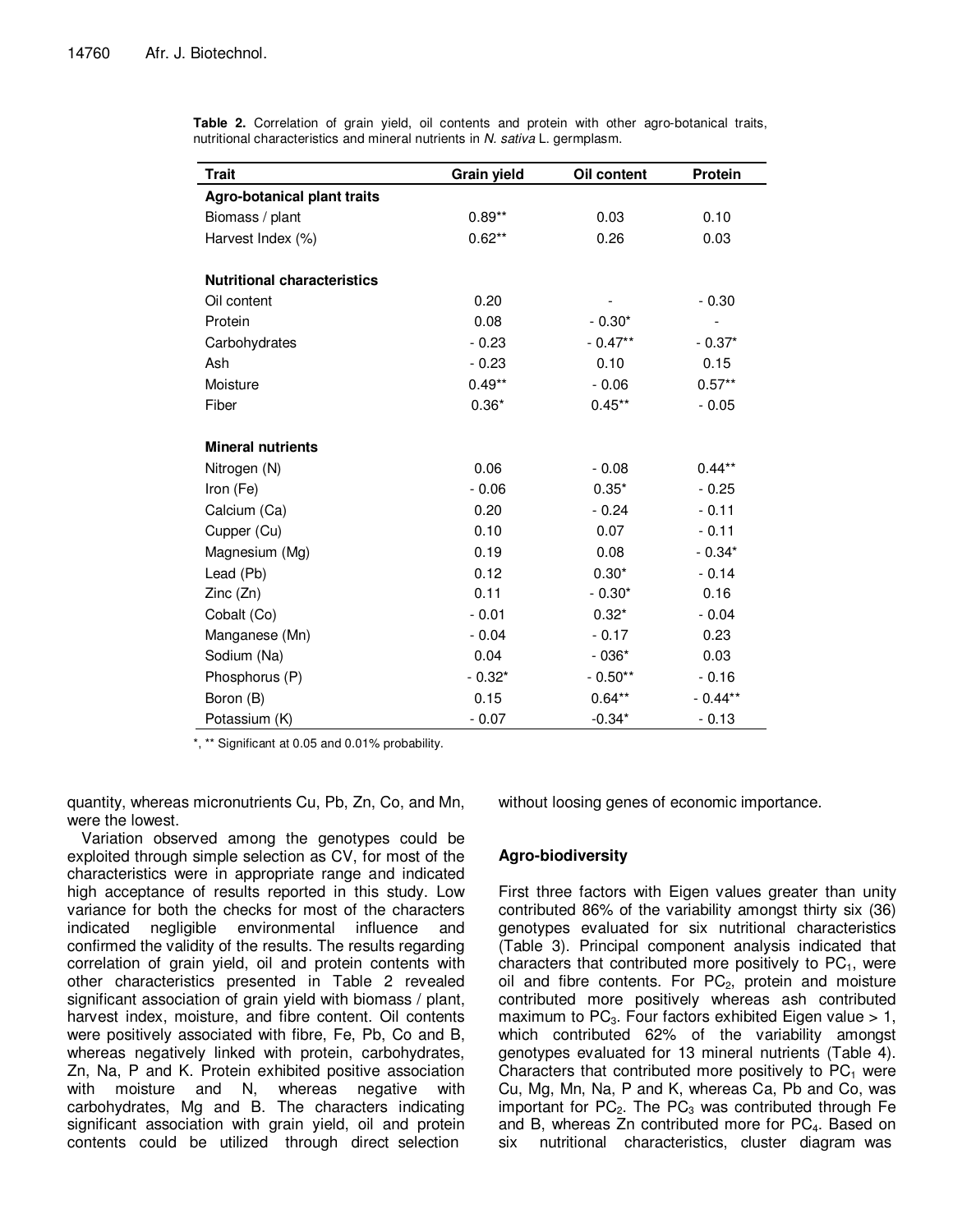| <b>Variable</b> | PC <sub>1</sub> | PC <sub>2</sub> | PC <sub>3</sub> |
|-----------------|-----------------|-----------------|-----------------|
| Eigen value     | 2.41            | 1.67            | 1.08            |
| Cumulative %    | 40.18           | 68.04           | 86.09           |
|                 |                 |                 |                 |
| Eigen vector    |                 |                 |                 |
| Oil contents    | 0.51            | $-0.66$         | - 0.13          |
| Protein         | 0.36            | 0.83            | 0.24            |
| Carbohydrates   | $-0.96$         | $-0.03$         | $-0.06$         |
| Ash             | 0.27            | $-0.13$         | 0.93            |
| Moisture        | 0.54            | 0.66            | - 0.34          |
| Fiber           | 0.85            | - 0.29          | $-0.18$         |

**Table 3.** Principal component analysis for 6 nutritional characteristics in 36 genotypes of N. sativa L. germplasm.

**Table 4.** Principal component analysis for 13 mineral nutrients in 36 genotypes of N. sativa L. germplasm.

| Variable       | PC <sub>1</sub> | PC <sub>2</sub> | PC <sub>3</sub> | PC <sub>4</sub> |
|----------------|-----------------|-----------------|-----------------|-----------------|
| Eigenvalue     | 3.06            | 2.24            | 1.61            | 1.10            |
| Cumulative %   | 23.57           | 40.85           | 53.28           | 61.77           |
|                |                 |                 |                 |                 |
| Eigen vector   |                 |                 |                 |                 |
| Nitrogen (N)   | $-0.22$         | $-0.16$         | - 0.62          | $-0.06$         |
| Iron (Fe)      | - 0.25          | $-0.06$         | 0.61            | 0.28            |
| Calcium (Ca)   | 0.41            | 0.42            | $-0.35$         | $-0.04$         |
| Copper (Cu)    | 0.48            | 0.36            | $-0.07$         | 0.45            |
| Magnesium (Mg) | 0.61            | 0.49            | 0.36            | 0.13            |
| Lead (Pb)      | $-0.26$         | 0.55            | 0.31            | 0.40            |
| Zinc(Zn)       | 0.38            | $-0.37$         | - 0.26          | 0.65            |
| Cobalt (Co)    | - 0.52          | 0.62            | - 0.22          | $-0.03$         |
| Manganese (Mn) | 0.36            | $-0.78$         | 0.16            | 0.22            |
| Sodium (Na)    | 0.43            | 0.30            | - 0.39          | $-0.30$         |
| Phosphorus (P) | 0.80            | 0.23            | - 0.03          | $-0.18$         |
| Boron (B)      | $-0.50$         | 0.27            | 0.59            | 0.20            |
| Potassium (K)  | 0.68            | $-0.07$         | 0.13            | $-0.09$         |
|                |                 |                 |                 |                 |

constructed using Wards methods for Euclidian distances that were divided into five clusters at 50% genetic distance (Figure 1, upper). Cluster 1 had nine genotypes, clusters 2 and 3 two in each case, cluster 4 contained eight and cluster 5 fifteen genotypes.

On the basis of average performance, cluster 2 containing two genotypes (PK - 020561 and PK - 020646) produced the highest values for biomass, harvest index, grain yield, oil contents, protein, moisture, fibre, N, Pb, Co and Mn, whereas PK - 020561 and PK - 020646 members of cluster 3 produced the highest Ca, Mg, Pb, Zn, Mn, Na and P, (Table 5). For mineral nutrients, cluster diagram was constructed by UPGMA that

revealed six clusters (Figure 1, lower). Clusters 1, 2, 3, 4, 5 and 6 consisted of two, five, seven, eleven and ten genotypes, whereas one genotype (PK - 020749) formed cluster 5. On the basis of average performance, cluster 1 consisting of two genotypes (PK - 020545 and PK - 020561) produced the highest values for harvest index, fibre, Ca, Cu, Mg, Pb, Co, Na and P, whereas cluster 3 consisting of seven genotypes (PK - 020567, PK - 020766, PK - 020631, PK - 020620, PK - 020646, PK - 020663 and PK - 020783) gave the highest performance for biomass, grain yield, moisture, Cu, Zn and K, (Table 6). Similarly, cluster 5 consisting of one genotype (PK - 020749) gave the best performance for oil contents,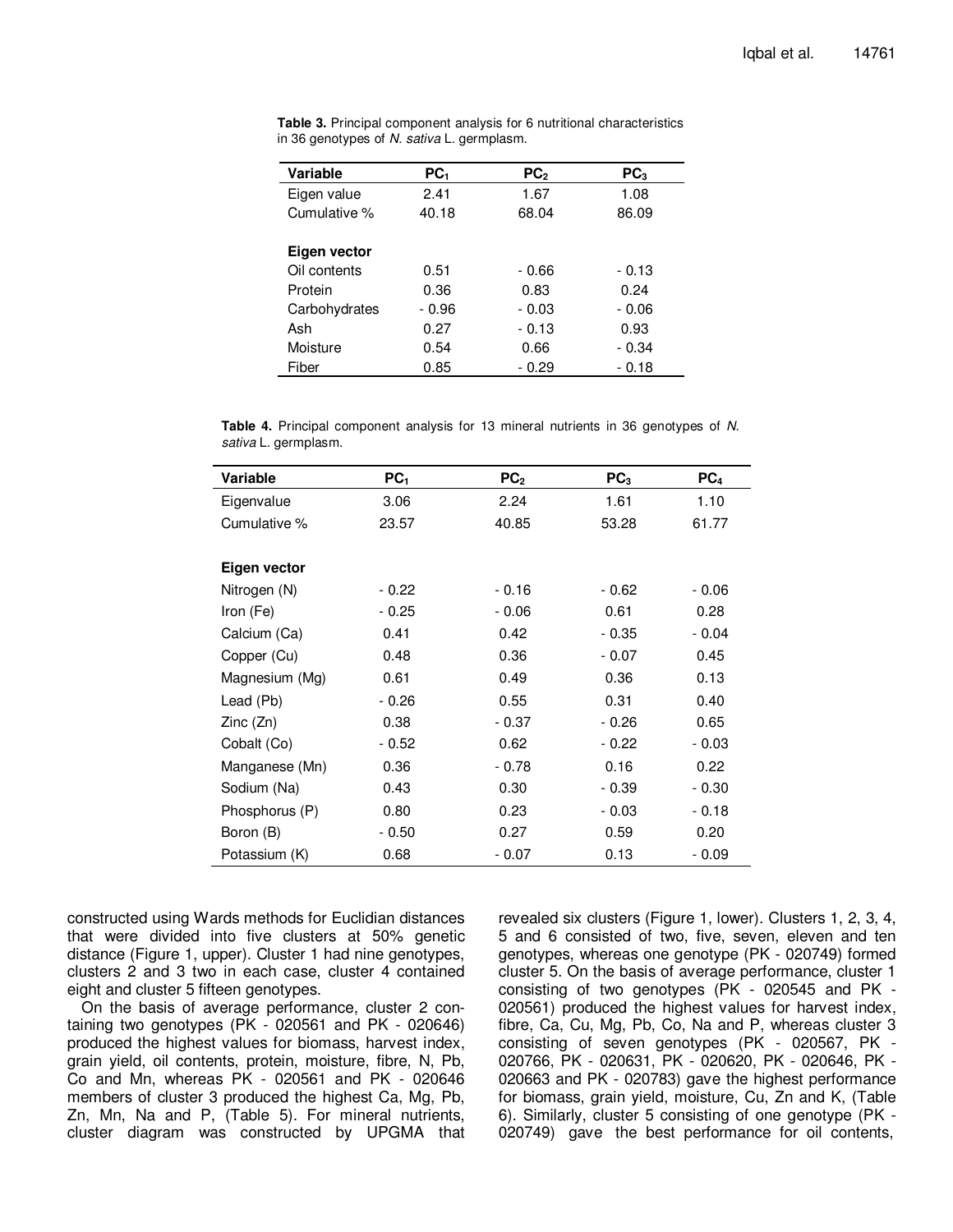

Figure 1. Cluster diagrams based on six nutritional characteristics (upper) and thirteen mineral nutrients (lower) in 36 genotypes of black cumin (N. sativa L.).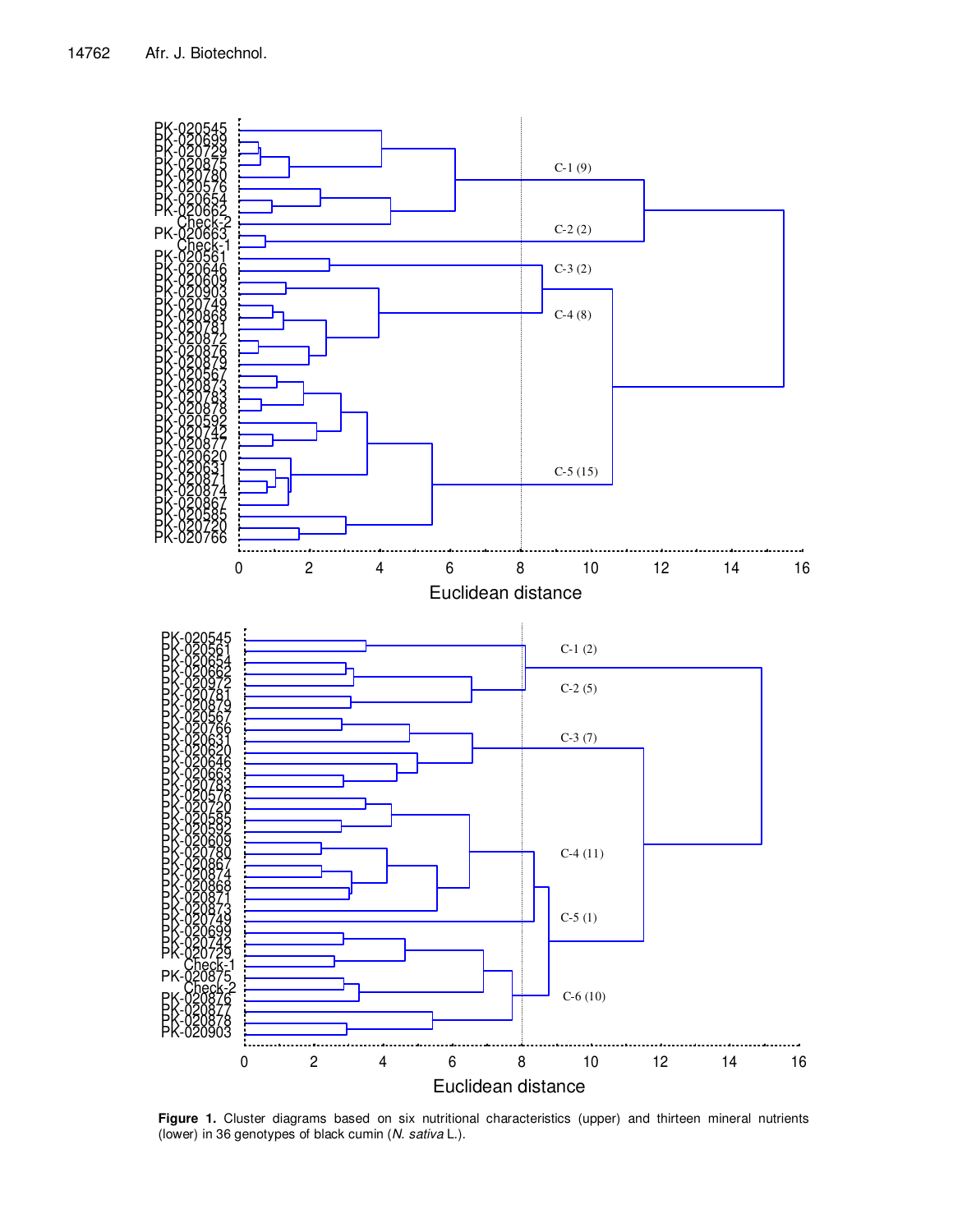**Table 5.** Average performance of 5 clusters obtained by UPGMA for nutritional characteristics in N. sativa L. germplasm. Clusters, frequency and Mean ± Standard deviation presented for 36 genotypes.

| <b>Trait</b>                       | Cluster - 1      | Cluster - 2      | Cluster - 3       | Cluster - 4      | Cluster - 5      |   |
|------------------------------------|------------------|------------------|-------------------|------------------|------------------|---|
| Frequency                          | 9                | 2                | $\overline{2}$    | 8                | 15               |   |
|                                    |                  |                  |                   |                  |                  |   |
| <b>Agro-botanical traits</b>       |                  |                  |                   |                  |                  |   |
| <b>Biomass</b>                     | $26.98 \pm 8.31$ | $28.72 \pm 1.47$ | $22.45 \pm 13.52$ | $24.36 \pm 9.04$ | $21.54 \pm 9.56$ |   |
| Harvest Index                      | $25.80 \pm 4.75$ | $31.33 \pm 0.00$ | $28.10 \pm 0.34$  | $22.91 \pm 4.23$ | $23.23 \pm 5.20$ |   |
| Grain yield                        | $6.68 \pm 2.38$  | $8.87 \pm 0.16$  | $6.29 \pm 3.75$   | $5.79 \pm 2.93$  | $4.67 \pm 2.46$  |   |
|                                    |                  |                  |                   |                  |                  |   |
| <b>Nutritional characteristics</b> |                  |                  |                   |                  |                  |   |
| Oil contents                       | $31.67 \pm 1.32$ | $33.38 \pm 0.00$ | $29.34 \pm 0.47$  | $32.01 \pm 0.86$ | $30.35 \pm 0.90$ |   |
| Protein                            | $21.74 \pm 1.08$ | $24.95 \pm 0.44$ | $21.70 \pm 0.89$  | $20.66 \pm 0.88$ | $22.76 \pm 1.34$ | a |
| Carbohydrates                      | $22.94 \pm 2.03$ | $14.71 \pm 0.00$ | $27.95 \pm 2.12$  | $28.35 \pm 1.05$ | $26.55 \pm 1.85$ | b |
| Ash                                | $5.24 \pm 0.37$  | $5.02 \pm 0.14$  | $3.73 \pm 0.30$   | $4.95 \pm 0.30$  | $5.22 \pm 0.21$  | C |
| Moisture                           | $5.73 \pm 0.11$  | $6.70 \pm 0.06$  | $6.14 \pm 0.28$   | $5.73 \pm 0.20$  | $5.93 \pm 0.24$  | d |
| Fiber                              | 12.69 ± 1.81     | $14.71 \pm 0.52$ | $11.14 \pm 2.52$  | $9.14 \pm 0.68$  | $9.32 \pm 1.71$  | e |

Probability (P) values for a, b, c, d, and e, are 0.0031, 0.0001, 0.0003, 0.0006, and 0.0087 respectively. Genotypes in cluster 1 (PK - 020545, PK - 020699, PK - 020729, PK - 020875, PK - 020780, PK - 020576, PK - 020654, PK - 020662 and Check - 2), cluster 2 (PK - 020663, and Check - 1), cluster 3 (PK - 020561 and PK - 020646), cluster 4 (PK - 020609, PK - 020903, PK - 020749, PK - 020868, PK - 020781, PK - 020872, PK - 020876 and PK -020879), cluster 5 (PK -020567, PK - 020873, PK - 020783, PK - 020878, PK - 020592, PK - 020742, PK - 020877, PK - 020620, PK - 020631, PK - 020871, PK - 020874, PK - 020867, PK - 020585, PK - 020720, and PK - 020766)

Table 6. Average performance of 6 clusters obtained by UPGMA for mineral nutrients in N. sativa L. germplasm. Clusters, frequency and Mean ± Standard deviation presented in 36 genotypes.

| <b>Trait</b>             | Cluster-1        | Cluster-2        | Cluster - 3      | Cluster - 4      | Cluster - 5      | Cluster - 6      |
|--------------------------|------------------|------------------|------------------|------------------|------------------|------------------|
| Frequency                | $\overline{c}$   | 5                | 7                | 11               | 1                | 10               |
| <b>Mineral nutrients</b> |                  |                  |                  |                  |                  |                  |
| Nitrogen (N)             | $3.22 \pm 0.21$  | $3.32 \pm 0.20$  | $3.59 \pm 0.22$  | $3.45 \pm 0.63$  | $3.27 \pm 0.00$  | $3.93 \pm 0.72$  |
| Iron (Fe)                | $0.31 \pm 0.06$  | $0.28 \pm 0.04$  | $0.20 \pm 0.08$  | $0.26 \pm 0.06$  | $0.74 \pm 0.00$  | $0.25 \pm 0.05$  |
| Calcium (Ca)             | $9.89 \pm 0.81$  | $9.42 \pm 1.11$  | $9.85 \pm 0.50$  | $8.69 \pm 0.88$  | $8.52 \pm 0.00$  | $8.86 \pm 0.96$  |
| Copper (Cu)              | $0.03 \pm 0.00$  | $0.03 \pm 0.00$  | $0.03 \pm 0.00$  | $0.02 \pm 0.00$  | $0.02 \pm 0.00$  | $0.02 \pm 0.00$  |
| Magnesium (Mg)           | $11.20 \pm 0.50$ | $10.02 \pm 0.39$ | $10.69 \pm 0.47$ | $9.97 \pm 0.35$  | $10.51 \pm 0.00$ | $9.96 \pm 0.32$  |
| Lead (Pb)                | $0.09 \pm 0.01$  | $0.07 \pm 0.02$  | $0.06 \pm 0.01$  | $0.06 \pm 0.01$  | $0.04 \pm 0.00$  | $0.06 \pm 0.03$  |
| Zinc (Zn)                | $0.04 \pm 0.01$  | $0.03 \pm 0.01$  | $0.06 \pm 0.02$  | $0.05 \pm 0.01$  | $0.05 \pm 0.00$  | $0.05 \pm 0.02$  |
| Cobalt (Co)              | $0.05 \pm 0.01$  | $0.04 \pm 0.01$  | $0.02 \pm 0.01$  | $0.03 \pm 0.01$  | $0.00 \pm 0.00$  | $0.03 \pm 0.01$  |
| Manganese (Mn)           | $0.03 \pm 0.01$  | $0.03 \pm 0.01$  | $0.05 \pm 0.01$  | $0.05 \pm 0.01$  | $0.06 \pm 0.00$  | $0.05 \pm 0.01$  |
| Sodium (Na)              | $0.61 \pm 0.09$  | $0.23 \pm 0.06$  | $0.40 \pm 0.16$  | $0.38 \pm 0.09$  | $0.35 \pm 0.00$  | $0.29 \pm 0.08$  |
| Phosphorus (P)           | $0.60 \pm 0.02$  | $0.57 \pm 0.02$  | $0.59 \pm 0.04$  | $0.58 \pm 0.03$  | $0.59 \pm 0.00$  | $0.54 \pm 0.03$  |
| Boron (B)                | $26.45 \pm 1.76$ | $27.30 \pm 4.64$ | $18.87 \pm 3.71$ | $22.04 \pm 6.73$ | $33.54 \pm 0.00$ | $25.50 \pm 4.94$ |
| Potassium (K)            | $0.83 \pm 0.09$  | $0.84 \pm 0.12$  | $0.87 \pm 0.09$  | $0.85 \pm 0.07$  | $0.82 \pm 0.00$  | $0.77 \pm 0.06$  |

Cluster-1 (PK - 020545 and PK - 020561), cluster-2 (PK - 020654, PK - 020662, PK - 020972, PK - 020781 and PK - 020879), cluster-3 (PK - 020567, PK - 020766, PK - 020631, PK - 020620, PK - 020646, PK - 020663 and PK - 020783), cluster-4 (PK - 020576, PK - 020720, PK - 020585, PK - 020592, PK - 020609, PK - 020780, PK - 020867, PK - 020874, PK - 020868, PK - 020871 and PK - 020873), cluster-5 (PK - 020749), cluster-6 (PK - 020699, PK - 020742, PK - 020729, Check-1, PK - 020875, Check-2, PK - 020876, PK - 020877, PK - 020878 and PK - 020903).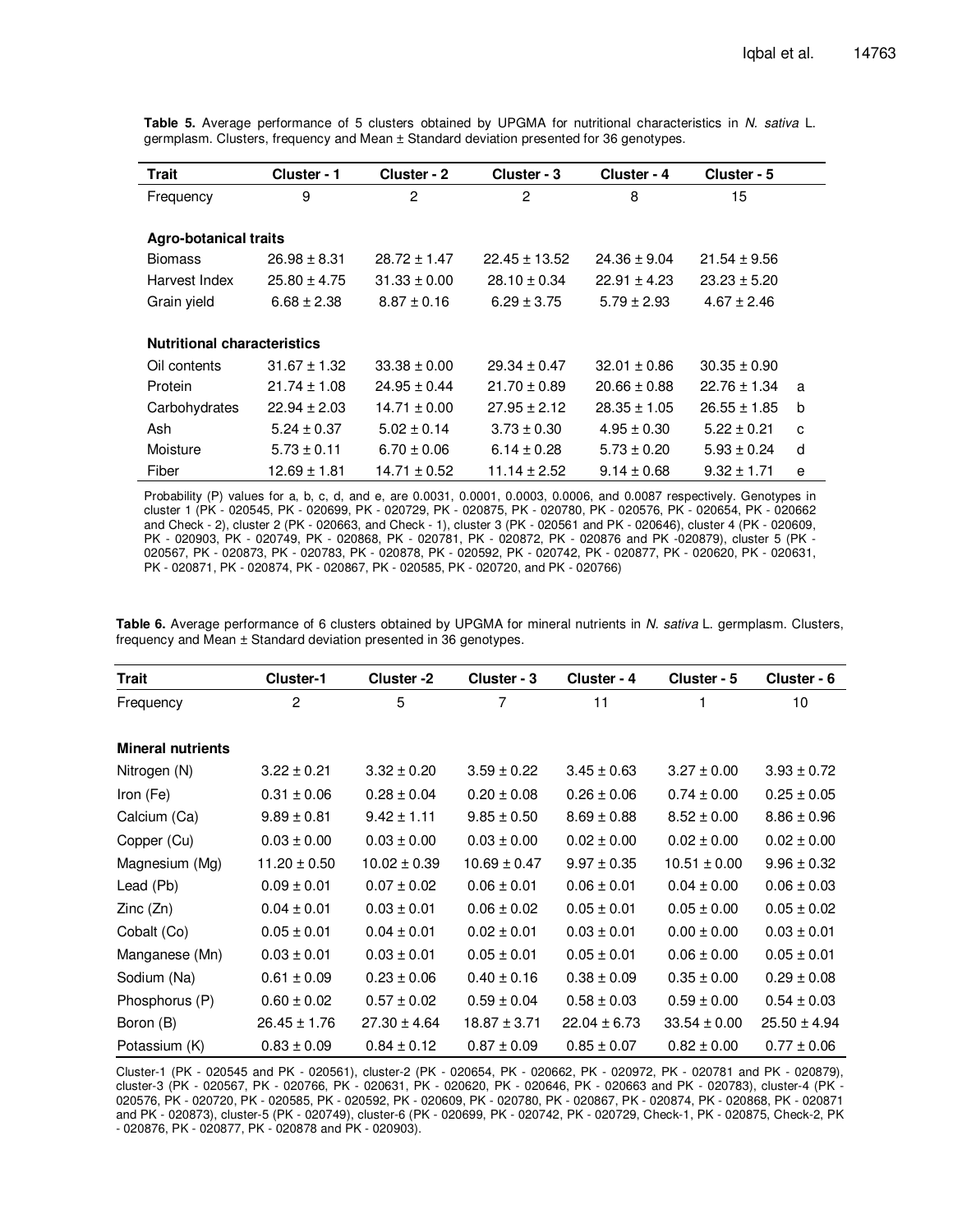performance, specific genotypes could be selected for exploitation under various agro-ecological zones of the country to select the best ones for mass cultivation.

# **DISCUSSION**

# **Evaluation for agro-botanical traits, nutritional characteristics and mineral nutrients**

Agro-botanical traits exhibited high level of genetic diversity that can help to identify and select promising genotypes with respect to their performance based on individual plant traits. Based on evaluation, genotypes with desirable traits can be exploited for higher grain and oil yield (Tuncturket et al., 2005). High level of genetic diversity observed in almost all the characters studied, especially in oil contents could be used to develop N. sativa L. cultivars, through simple selection or hybridization to develop open pollinated cultivars (Suchand et al., 2003). Oil extraction by chloroform: methanol (2:1) yielded higher oil contents as compared to the extraction by n-Hexane and chloroform: methanol (1:3) and this type of findings has been reported previously (Ramadan and Morsel, 2002) as well. Oil ranging from 28.40 to 34.33% is the main source of volatile and non-volatile oils (Ashraf et al., 2006), and in high concentrations may be used as biofuel; an alternative source of energy. High protein contents (22.41%) can be suggested as a supplementary meal for ruminant animals after oil extraction (El-Ayek et al., 1998). Due to high fibre contents, N. sativa could be used as a supplementary dietary fibre in various herbal and pharmaceutical preparations. Carbohydrates in N. sativa L. contain a non-starch component that helps in smooth digestion and along with high fibre it is highly recommended in stomach problems.

High diversity for mineral nutrients in N. sativa L. germplasm increases its value as a supplementary food / feed for essential nutrients (Al-Bataina et al., 2003). Lead (Pb) in traces is reported to be helpful for enzymatic functions. It also gave high variation in the material evaluated, although, Al-Jassir (1992) has reported most of the mineral nutrients except Pb in N. sativa L., thus, we are reporting its presence in N. sativa for the first time. The variation for nutritional characteristics and mineral nutrients reported in the germplasm provides baseline information for selection and development of better cultivars that has not been reported before. Although, previous studies indicated the presence of most of the minerals, little information is available at intra specific level in N. sativa L. (Takruri and Dameh, 1998). In general, the order of concentration of different nutrients  $(Mg > Ca > N > K > P > Na > Fe > Pb > Zn > Mn > Cu$ and  $Co > B$ ) is quite in agreement with previous reports (Ansari et al., 2004). Influence of biomass and harvest index for determining grain yield can be exploited through simple selection or involving selected genotypes in

hybridization (Sharma et al., 2000).

Significantly, positive association in most of the traits with oil and yield has been reported by Gurumoorthi et al. (2003) and Toncer and Kizil (2004), but in our findings biomass and harvest index were the most important for enhancing grain yield, whereas Pb, Co and B exhibited positive indication in improving oil and N for protein. The genotypes with higher oil content > 32.0% (PK - 020699, PK - 020875, PK - 020879, PK - 020749, PK - 020729, PK - 020781, PK - 020868, PK - 020663, Check - 1, PK - 020545) and grain yield > 8.0 g / plant (PK - 020699, PK - 020662, PK - 020654, PK - 020663, PK - 020567, PK - 020646, Check-1, PK - 020609, PK - 020879, PK - 020783, PK - 020903) are suggested to test under diverse agro-ecological zones to identify the best genotypes with maximum yield and oil potential to fulfill the needs of the local herbal market. Similarly, for high protein contents ( > 25.0%) ,two genotypes (PK - 020585 and PK - 020663) could be used as breeding material, among these Pk-020663 was common for all the three sets of evaluation, hence, was identified as source of genotype.

# **Agro-biodiversity**

Diversity of crop species is useful for analyzing and monitoring germplasm during the maintenance phase and predicting potential genetic gain in breeding programmes (Sultana et al., 2007). Investigation on nutritional characteristics and mineral nutrients have been reported in N. sativa L., but the work is mostly at species level and little information is available on the extent of diversity for these important traits (Palevitch, 2004; Cracker, 1986; Canter et al., 2005). In this study, we used data on nutritional characteristics and mineral nutrients for investigation of intra-specific variation and is a unique systematic report on N. sativa L. The differences reported in this study are useful to identify promising genotypes for yield potential and quality and are pre-requisites for genetic improvement and this aspect has not yet been initiated on this crop.

In general, agro-botanical traits, nutritional characteristics and mineral nutrients are additive in nature and are suggested to get them exploited through successive selection. It is important for a researcher to find out the best suited genotypes for direct use or to incorporate them in breeding programme for exploitation of genes of economic importance. Further, it is suggested to initiate genomic research to identify the molecular basis of differences among various genotypes for different characters. The best identified genotypes for particular trait/s could be used for developing one genotype with multiple economic traits. Although, N. sativa L. is a new crop in Pakistan but has high acceptance from farmers and market enterprisers due to high economic return, medicinal application. Hence, there is a need to develop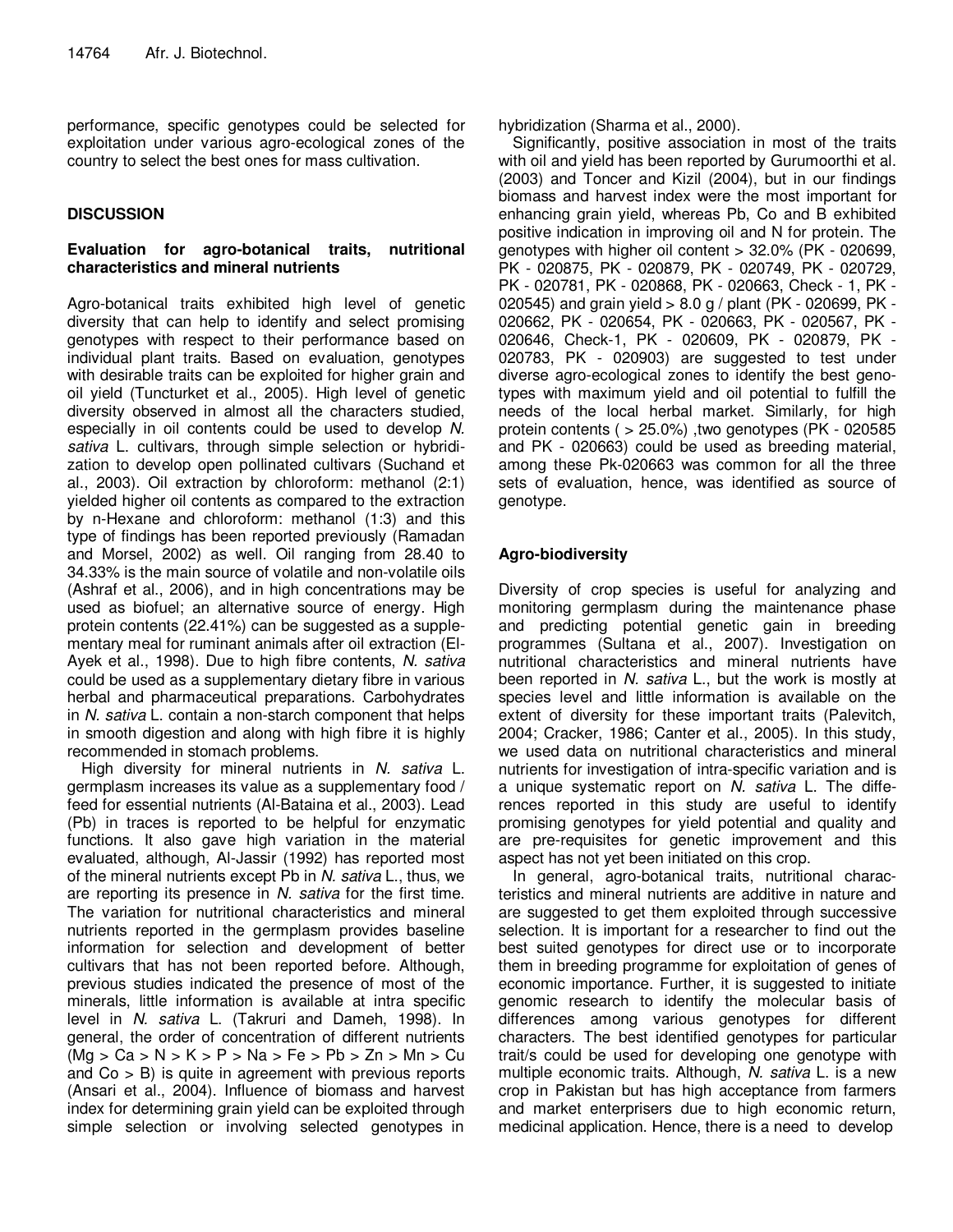suitable genotypes with higher levels of nutritional and mineral contents. Due to high quality oil and other nutritional qualities, N. sativa L. has been referred to as the health food that enhances the scope of its improvement to meet the increasing demands of the nutritionists, industrialists, pharmacists and herbalists worldwide.

# **Conclusion**

Genotype PK - 020663 exhibited better values for all the three sets of evaluation (agro-botanical traits, nutritional characteristics and mineral nutrients), hence was identified as source genotype. Two genotypes PK - 020561 and PK - 020646 supported the highest Ca, Mg, Pb, Zn, Mn, Na and P, contents and were the best for future utilization in genetic improvement of N. sativa L. Diverse germplasm is vital for any crop improvement programme and we have preserved the evaluated genotypes under the same accession numbers in the genebank at 15 $\degree$ C with  $\lt$  40% relative humidity for 2006. These are available for research and development work to the researchers. To our knowledge, we report Pb for the first time from N. sativa L. germplasm and Pb in traces is important for metabolic functions. Variation for nutritional and mineral nutrients mentioned in this study provides baseline data for selection and develop better cultivars. Different genotypes were grouped into various clusters by using principal component analyses which could be utilized through direct selection. The identified genotypes of N. sativa L. could be a good raw material for herbal, pharmaceutical, neutraceutical and cosmetic industry and thus may enhance farmers' productivity.

# **ACKNOWLEDGEMENTS**

Financial support for this study was provided by the Agricultural Linkages Program of Pakistan Agricultural Research Council. Authors are grateful to Western Regional Plant Introduction Station, Maryland, Washington, USA for providing seeds of two accessions. Authors thank Ms Shaheena Tariq (Cereal Chemist) and Zaheer Ahmad (Oilseeds Program), Ms Syeda Raza and Amer Mumtaz (Grain Quality Testing Laboratory, ISO 17025), Ejaz Rafiq (Land Resources Program) and Tanveer Ahmad (General Biochemistry Laboratory) for their technical assistance and cooperation for nutritional and mineral analysis.

#### **REFERENCES**

- Al-Bataina BA, Maslat AO, Al-Kofahi MM (2003). Elemental analysis and biological studies on ten oriental spices using XRF and Ames test. J. Trace Elements Med. Biol. 17: 85-90.
- Al-Jassir MS (1992). Chemical composition and microflora of black cumin (Nigella sativa L.) seeds growing in Saudi Arabia. Food Chem. 45: 239-242.
- Ansari TM, Ikram N, Najam-ul-Haq M, Fayyaz I, Ghafoor I, Khalid N (2004). Essential trace metal (Zinc, Manganese, Copper and Iron) levels in plants of medicinal importance. J. Biol. Sci., 4: 95-99.
- AOAC (2005). Official Methods of Analysis. Association of Official Analytical Chemists. 18<sup>th</sup> Edition, Washington, DC.
- Ashraf M, Ali Q, Iqbal Z (2006). Effect of nitrogen application rate on the content and composition of oil, essential oil and minerals in black cumin (Nigella sativa L.) seeds. J. Sci. Food Agric. 86: 871-876.
- Bingham FT (1982). Boron. In: Page AL (eds.). Methods of soil analysis. Part 2: Chemical and microbiological properties. American Society of Agronomy, Madison, WI, USA. pp. 431-448.
- Boskabady MH, Shermohammadi B, Jandaghi P, Kiani S (2004). Possible mechanism (s) for the relaxant effect of aqueous and macerated extracts from Nigella sativa on tracheal chains of guinea pig. BMC Pharmacol, 4: 1-6.
- Brutis M, Bucar F (2000). Antioxidant activity of Nigella sativa essential oil. Phytother. Res. 14: 323-328.
- Canter PH, Thomas H, Ernst E (2005). Bringing medicinal plants into cultivation: opportunities and challenges for biotechnology. Trends Biotechnol. 23: 180-185.
- Cottenie A (1980). Soil and plant testing as a basis of fertilizer recommendations. FAO Soils Bull., p. 38.
- Cracker LE, Chadwick AF, Simen JE (1986). An introduction to the scientific literature on herbs, spices and medicinal plants. Herbs, Spices and Medicinal Plants: Recent Advances in Botany, Horticulture and Pharmacology. Oryx press, Phoenix, AZ, 1: 1-10.
- D'Antuono LF, Moretti A, Lovato AFS (2002). Seed yield, yield components, oil content and essential oil content and composition of Nigella sativa L. and Nigella damascena L. Indian Crops Prod., 15: 59-69.
- Duke (1992). Chemicals in Nigella sativa L. (Ranunculaceae). Newsletter Archive. Nigella sativa/black cumin newsletter. http://www.ars-grin.gov/cgi-bin/duke/farmacy2.pl. 18/09/2003.
- El-Ayek MY, Gabr AA, Mehrez AZ (1998). Utilization of diets supplemented with untreated or formaldehyde treated soybean, Nigella sativa meals and concentrate feed mixture by sheep.  $1<sup>5</sup>$ International conference on animal production. Health in semi-arid areas. Suez Canal Uni. El-Arish, North Sinai, Egypt. 1-3 Sep. pp. 273-281.
- El-Dakhakhny M, Mady N, Lembert N, Ammon HP (2002). The hypoglycemic effect of Nigella sativa oil is mediated by extrapancreatic actions. Planta Medica, 68: 465-466.
- Fararh KM, Atoji Y, Shimizu Y, Takewaki T (2002). Isulinotropic properties of Nigella sativa oil in streptozotocin plus nicotinamide diabetic hamster. Res. Vet. Sci., 73: 279-282.
- Fillippo L, Antuono D, Moretti A, Lovato AFS. (2002). Pumpkin Pollinators plentiful in Alabama. Highlights Agric. Res. vol. 93(4).
- Fisher C (2002). Spices of life. Chem. Br., 38: 40-42.
- Gaines TP, Mitchell GA (1979). Boron determination in plant tissue by the agomethine-H method. Communications Soil Sci. Plant Anal., 10: 1099-1108.
- Gurumoorthi P, Kumar SS, Vadirel V, Janardhanan K (2003). Studies on agro-botanical characters of different accessions of Velvet bean collected from Western Ghata, South India. Trop. Subtropical Agroecosystems, 2: 105-115.
- Hajhashemi V, Ghannadi A, Jafarabadi H (2004). Black cumin seed essential oil, as a potent analgesic and anti-inflammatory drug. Phytother. Res. 18: 195-199.
- Hussain SS, Choudhary MI, Rahman A (2006).  $10<sup>th</sup>$  international symposium on "Natural Product Chemistry". January 6-9. International Centre for Chemical Sciences, University of Karachi, Karachi, Pakistan.
- Kanter M, Meral I, Dede S, Gunduz H, Cemek M, Ozbek H, Uygan I (2003). Effect of Nigella sativa L. and Urtica dioica L. on lipid peroxidation, antioxidant enzyme systems and some liver enzymes in CC14-treated rats. J. Vet. Med.-A, 50: 264-268.
- Khan N, Sharma S, Sultana S (2003). Nigella sativa (black cumin) ameliorates potassium bromate-induced early events of carcinogenesis: diminution of oxidative stress. Hum. Exp. Toxicol. 22: 193-203.
- Lynch JM, Barbano DM, Healy PA, Fleming, JR (1997). Performance evaluation of direct forced-air total solids and Kjeldahl total nitrogen